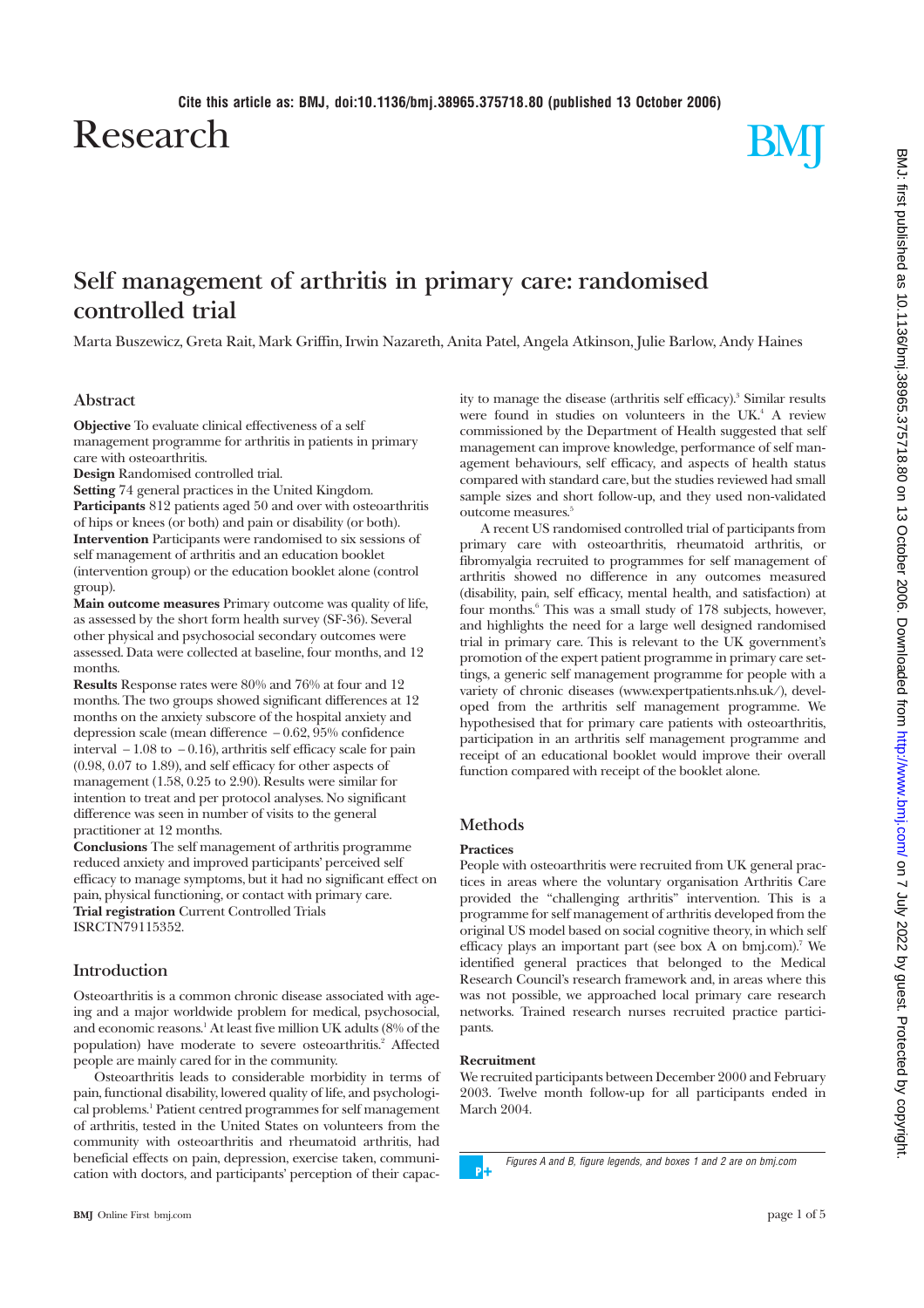### **Participants**

Patients were eligible if they were aged 50 or more, had been clinically diagnosed with osteoarthritis of the hips or knees (or both) for at least a year, and had had associated pain or functional disability (or both) during the past month. We excluded people who had been recommended surgery for arthritis or who had poor mobility, poor understanding of English, associated neurological signs, or cognitive impairment.

General practitioners identified potential participants from practice attendees over a six week period. Practices' computerised records were also searched for relevant osteoarthritis clinical terms (Read codes) and prescriptions for regular non-steroidal anti-inflammatory drugs or analgesics. We examined all clinical records to establish the duration of the diagnosis of osteoarthritis. Research nurses posted study details, a screen for current symptoms of osteoarthritis, and an invitation to discuss the trial to potential participants. Patients who met all eligibility criteria and consented to participate were randomised to one of two groups.

#### **Randomisation**

We used an independent centralised computerised system to randomise the participants. Practices were stratified by area and we used minimisation to balance for differences in age and sex. Research nurses faxed details of consenting participants to the trial manager, who passed the information on to the randomisation centre that allocated participants to their experimental group. The trial manager was the only member of the research team not blinded to the allocation.

The intervention group received an education booklet and an invitation to participate in a local challenging arthritis course. The booklet was designed for the study and incorporated information available to the public from Arthritis Care and the Arthritis Research Campaign.

The control group received only the education booklet. This reflects standard primary care, where giving written information is common practice. Research suggests leaflets have substantially less impact than the self management programme on the outcomes measured.8

Outcomes were assessed through questionnaires completed by the participants at entry to the trial before randomisation and at four and 12 months (box B on bmj.com). All measures were validated in primary care populations.<sup> $9-12$ </sup> The four and 12 month questionnaires were sent to all participants with a postage paid return envelope. Non-responders were sent a reminder questionnaire by recorded delivery. At 12 months, nonresponders were telephoned and given the option of completing only the primary outcome measure (the short form health survey, SF-36).

#### **Statistical methods and analysis**

Data were double entered and analysed using SPSS for Windows Release 11.5.0 and SOLAS for missing data analysis version 3.2. We calculated sample size on the basis of the primary outcome measure (SF-36). If the dropout rate was 30%, 1000 participants would be needed to detect a six point difference in SF-36 with 90% power and a 5% two sided significance level, assuming a standard deviation of 25.<sup>13</sup> The arthritis self efficacy scale was an important secondary measure, and we estimated that 1000 participants would allow us to detect a difference of 2.5 points, assuming a standard deviation of 10.14

We used descriptive statistics to outline the characteristics of the trial participants. To adjust for baseline scores, we used analysis of covariance to compare outcome between the two groups.<sup>15</sup> Assumptions required for this method were found to be valid for



Flow of participants through trial

all outcomes. Primary comparisons assessed the effect of the intervention at 12 months. Analysis was based on intention to treat. We used imputation techniques to assess the impact of missing data. Baseline scores were imputed for participants with missing baseline values, using the technique of "hot decking,"16 based on age, sex, and randomisation group. Once a baseline score was available, we imputed multiple complete data sets (five) using a predictive model based approach with ordinary least squares regression.<sup>17</sup> We used the standard complete data method (analysis of variance) to analyse each imputed data set. The results were combined using explicit standard formulae to provide results based on imputation of missing data.

For the multiple imputation analysis we split participants into those who attended four or more sessions (judged to have received a clinically significant "dose"18) and those who attended fewer than four. (The number of sessions attended was unknown for seven participants, and they were included in the group that attended fewer than four sessions.) We also undertook a per protocol analysis of patients who had attended four or more sessions and for whom full sets of data were available.

All comparisons of outcome scores between intervention and control groups are presented as the difference in means after adjusting for baseline differences in the outcome. We used standard parametric techniques to calculate confidence intervals for these differences.

#### **Economic evaluation**

Service use and cost implications were fully examined in an economic evaluation carried out as part of our study. The results of this will be reported separately.

# **Results**

We approached 2891 people from 74 UK general practices and recruited 812 participants (figure). Questionnaire response rates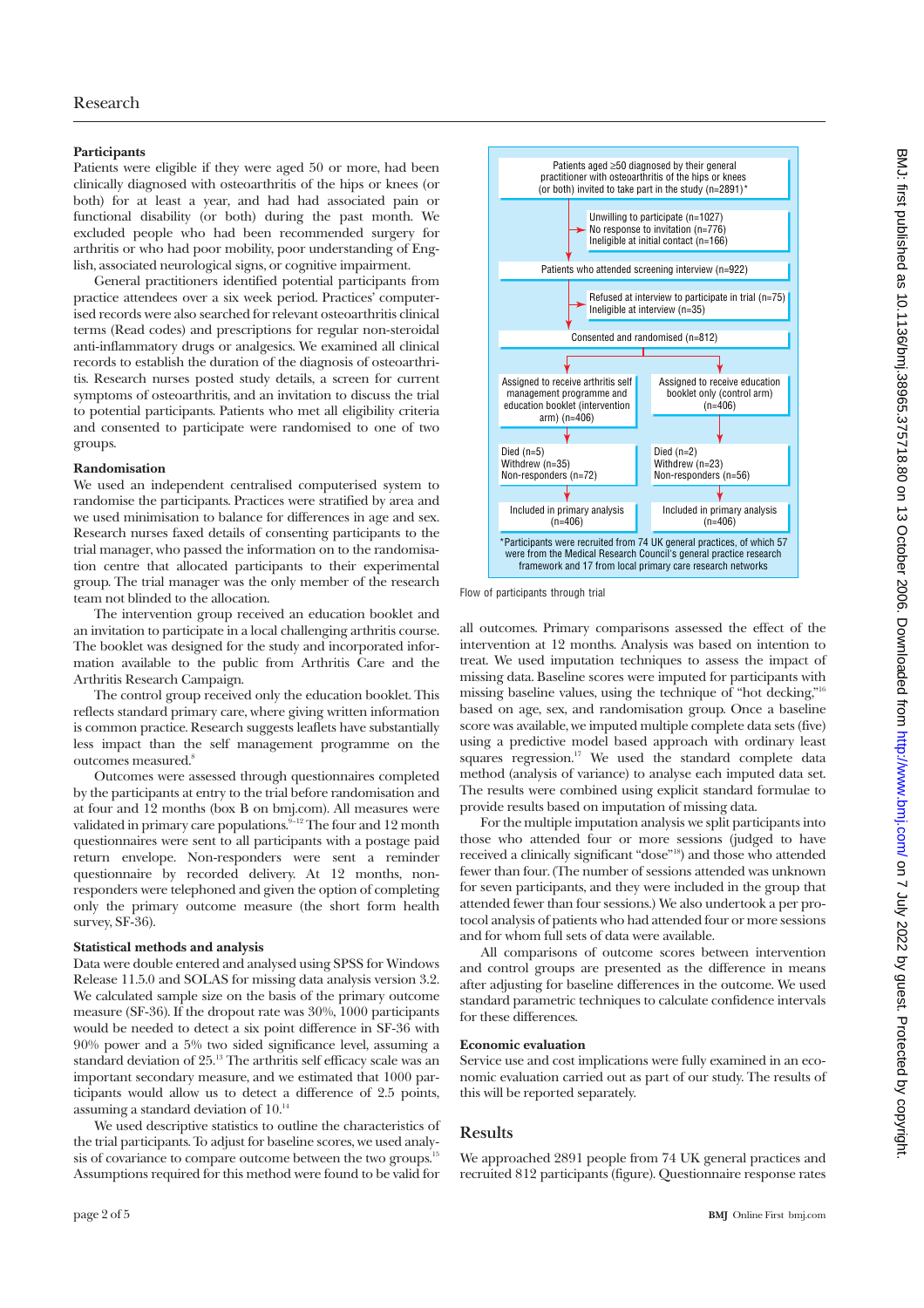**Table 1** Baseline characteristics of patients in a randomised controlled trial of self management of arthritis. Values are number (percentage) unless stated otherwise

| <b>Characteristic</b>          | Group            |                 |  |
|--------------------------------|------------------|-----------------|--|
|                                | Intervention     | Control         |  |
| Aqe                            |                  |                 |  |
| Mean (SD)                      | 68.4 (8.2)       | 68.7 (8.6)      |  |
| Sex                            |                  |                 |  |
| Male                           | 151/406 (37)     | 151/406 (37)    |  |
| Female                         | 255/406 (63)     | 255/406<br>(63) |  |
| Accommodation                  |                  |                 |  |
| Owner occupier                 | 323/391<br>(83)  | 302/384<br>(79) |  |
| Staying with family or friends | 3/391<br>(<1)    | 5/384<br>(1)    |  |
| Rented accommodation           | 65/391<br>(17)   | 77/384<br>(20)  |  |
| <b>Ethnic origin</b>           |                  |                 |  |
| <b>White</b>                   | 388/390<br>(100) | 382/385<br>(99) |  |
| <b>Black African</b>           | 0/390<br>(0)     | $1/385$ (<1)    |  |
| <b>Black Caribbean</b>         | $2/390$ (<1)     | $2/385$ (1)     |  |
| Age when left school           |                  |                 |  |
| Below 16 years                 | 249/390 (64)     | 259/383<br>(68) |  |
| 16 to 18 years                 | 141/390 (36)     | 124/383<br>(32) |  |
| <b>Higher education</b>        |                  |                 |  |
| No                             | 281/388<br>(72)  | 280/382<br>(73) |  |
| Yes                            | 107/388<br>(28)  | 102/382<br>(27) |  |

were 95% at baseline, 80 % at four months, and 76% at 12 months, with no significant differences in response rates between

**Table 2** Mean (SD) baseline results of all outcome measures after "hot deck" imputation of missing data in randomised controlled trial of self management of arthritis

|                                       | Group                |                 |  |
|---------------------------------------|----------------------|-----------------|--|
| <b>Outcome measure</b>                | Intervention (n=406) | Control (n=406) |  |
| Short form 36                         |                      |                 |  |
| Summary physical health               | 25.4 (10.6)          | $25.1$ (11.7)   |  |
| Summary mental health                 | 52.2 (10.8)          | 50.6 (10.6)     |  |
| <b>WOMAC</b> osteoarthritis index     |                      |                 |  |
| Pain                                  | 8.8(3.6)             | 8.7(3.7)        |  |
| <b>Stiffness</b>                      | 3.8(1.6)             | 3.8(1.6)        |  |
| Physical functioning                  | 28.6 (12.3)          | 29.1 (12.7)     |  |
| Hospital anxiety and depression scale |                      |                 |  |
| Anxiety subscale                      | 7.4(4.5)             | 7.2(4.1)        |  |
| Depression subscale                   | 5.5(3.3)             | 5.5(3.2)        |  |
| Arthritis self efficacy scale         |                      |                 |  |
| Pain                                  | 18.9(6.7)            | 19.2(6.4)       |  |
| Other                                 | 25.6(8.2)            | 25.7<br>(7.7)   |  |

groups. We found no significant differences in patient characteristics at baseline between the intervention and control groups (table 1). The mean age of participants was 68 years, and two thirds (66%; 510/812) were women. Most participants were white and owned their homes rather than renting. In the intervention group more than half (56%; 219/392) attended four or more sessions, 9% (37/392) attended only one or two sessions, and 29% (115/392) attended none.

At baseline we found no significant differences between the groups in outcome variables (table 2). In the intention to treat analysis with imputation of missing values we found no significant differences in the primary outcome (SF-36 physical and mental health scores), but in the intervention group we found a trend towards improvement on the mental health scale (table 3; figs A and B on bmj.com). With respect to the secondary outcomes, we found no significant differences for the three components of the WOMAC osteoarthritis index, although the intervention group showed a consistently favourable trend, which was greater at 12 months than four months.

In the intervention group the anxiety subscore of the hospital anxiety and depression scale (HADS) was significantly reduced at 12 months (adjusted difference in means -0.62, 95% confidence interval  $-1.08$  to  $-0.16$ ). We also found a significant reduction in the depression subscore at four months  $(-0.40$  $(-0.76 \text{ to } -0.03)$ , but this was lost by 12 months. We found a significant difference between groups for the pain subscore of the arthritis self efficacy (ASE) scale after four and 12 months (1.63, 0.83 to 2.43; 0.98, 0.07 to 1.89) and for the "other" subscore (1.83, 0.74 to 2.92; 1.58, 0.25 to 2.90).

The two groups did not differ significantly in rates of consultation with a general practitioner at 12 months before the study or at 12 months' follow-up. The results of the intention to treat analysis and the per protocol analysis (those patients who completed four or more sessions of the intervention and for whom we had complete data) were similar (table 3).

# **Discussion**

Our trial adds substantially to the literature on self management of osteoarthritis because of its relatively large size<sup>18</sup> and because participants were recruited from primary care rather than from outpatient clinics or via advertisements. The intervention had an impact on the psychological wellbeing of participants. It reduced anxiety, as measured by the hospital anxiety and depression scale, and it increased self efficacy—participants were more con-

**Table 3** Outcomes of a randomised controlled trial of self management of arthritis

|                                       | Adjusted difference in means (95% CI)    |                                          |                                       |                                    |
|---------------------------------------|------------------------------------------|------------------------------------------|---------------------------------------|------------------------------------|
| <b>Outcome measure</b>                | 4 months                                 |                                          | 12 months                             |                                    |
|                                       | Intention to treat analysis              | Per protocol analysis                    | Intention to treat analysis           | Per protocol analysis              |
| Short form 36                         |                                          |                                          |                                       |                                    |
| Mental health                         | $0.11$ $(-1.18 \text{ to } 1.40)$        | $0.82$ (-0.94 to 2.57)                   | 1.35 $(-0.03 \text{ to } 2.74)$       | 1.56 $(-0.28 \text{ to } 3.39)$    |
| Physical health                       | $0.22$ (-1.50 to 1.94)                   | $-0.37$ $(-2.02 \text{ to } 1.28)$       | $0.33$ $(-1.31$ to $1.98)$            | $0.24$ (-1.63 to 2.11)             |
| <b>WOMAC</b> osteoarthritis index     |                                          |                                          |                                       |                                    |
| Pain                                  | $-0.15$ $(-0.57$ to 0.28)                | $-0.30$ $(-0.79$ to 0.19)                | $-0.33$ $(-0.78$ to 0.13)             | $-0.47$ $(-1.05$ to 0.10)          |
| <b>Stiffness</b>                      | $-0.05$ $(-0.28 \text{ to } 0.17)$       | $-0.12$ $(-0.36 \text{ to } 0.11)$       | $-0.17$ $(-0.43 \text{ to } 0.09)$    | $-0.13$ $(-0.40 \text{ to } 0.14)$ |
| Physical function                     | $-1.22$ $(-2.59$ to 0.16)                | $-0.80$ $(-2.24 \text{ to } 0.63)$       | $-1.17$ $(-2.84$ to 0.50)             | $-0.95$ $(-2.63 \text{ to } 0.74)$ |
| Hospital anxiety and depression scale |                                          |                                          |                                       |                                    |
| Anxiety                               | $-0.36$ $(-0.76$ to 0.05)                | $-0.68$ (-1.15 to $-0.20$ )*             | $-0.62$ (-1.08 to -0.16) <sup>*</sup> | $-0.72$ (-1.24 to $-0.21$ )*       |
| Depression                            | $-0.40$ $(-0.76$ to $-0.03$ <sup>*</sup> | $-0.57$ $(-0.96$ to $-0.18$ <sup>*</sup> | $-0.41$ $(-0.82$ to 0.01)             | $-0.33$ $(-0.76$ to 0.10)          |
| Arthritis self efficacy scale         |                                          |                                          |                                       |                                    |
| Pain                                  | 1.63 $(0.83 \text{ to } 2.43)^*$         | 2.55 (1.56 to 3.56)*                     | $0.98$ (0.07 to 1.89)*                | 1.43 $(0.37 \text{ to } 2.48)^*$   |
| Other                                 | 1.83 (0.74 to 2.92)*                     | 2.81 (1.74 to 3.87)*                     | 1.58 (0.25 to 2.90)*                  | 1.54 $(0.48 \text{ to } 2.60)^*$   |

\*Statistically significant.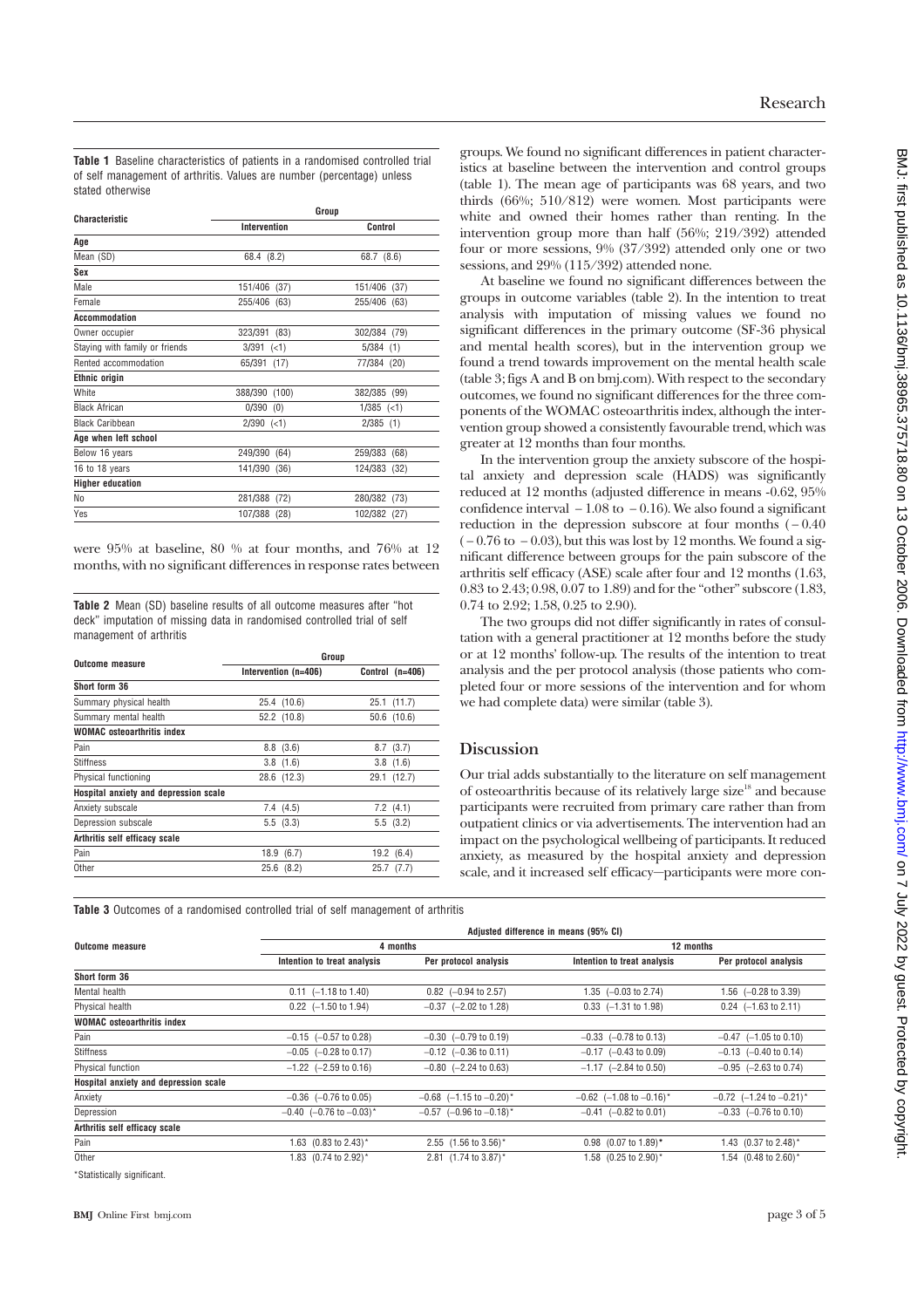fident about managing pain and other arthritis related symptoms as a result.

Other outcomes, in particular the mental health subscale of the SF-36, showed a favourable trend in the intervention group, but this was not statistically significant. These findings indicate that the intervention improves participants' ability to manage their symptoms and leads to a sustained reduction in anxiety, but that it does not substantially affect physical functioning or levels of pain experienced. The intervention did not reduce the number of consultations with a general practitioner; this may be because the intervention encouraged participants to seek advice from their general practitioner. Reductions in consultation rates might arise after the 12 month follow-up, as a result of greater self efficacy.

### **Comparison with other studies**

We used established and validated clinical measures that have been used in other studies of osteoarthritis. Many studies of self management programmes for arthritis have used other outcome measures, including health behaviours (exercise, management of cognitive symptoms, communication with doctors, use of community resources, and management of mental stress) and health status (fatigue and positive affects). These are usually self reported measures, which are not always validated, and they have indicated an increase in desirable patient behaviours, such as taking more exercise, after the intervention.<sup>18</sup> It is not clear whether these changes have positive and long term effects on patient behaviour and morbidity. Moreover, only a few studies report improved quality of life.19 This range of reported outcomes raises questions about which outcomes are most meaningful socially and clinically, and what are appropriate effect sizes.

A clear indication of the clinical efficacy of self management programmes for arthritis is hard to establish from the literature because of the variability of previous studies, which were heterogeneous in terms of the intervention (group or one to one programmes, of different lengths), underlying theory (cognitive, social construct theory, or neither), and methods.<sup>18 20</sup> A recent, comprehensive systematic review of education programmes for self management of chronic disease found small to moderate effects for selected outcomes in chronic diseases (such as diabetes and asthma). Education programmes for self management of arthritis were associated with a trend towards reduced pain and disability, but the effects were not statistically significant.<sup>20</sup> Psychological outcomes were not examined. Some evidence exists, however, that treating depression in patients with osteoarthritis may help reduce the amount of pain experienced and improve functional status and quality of life.<sup>21</sup>

Most previous studies involved volunteers, and few randomised controlled trials have been carried out. A recent randomised controlled trial of self management programmes for arthritis that studied US patients with osteoarthritis, rheumatoid arthritis, or fibromyalgia recruited from primary care showed no difference in any of the outcomes measured (disability, pain, self efficacy, mental health, or satisfaction) at four months.<sup>6</sup> This was a small study, however, with a total of 178 participants. Only 12% of those approached were recruited, and the completed questionnaire response rate was only 57%.

#### **Strengths and limitations**

This was a large randomised controlled trial of the effect of a self management programme for osteoarthritis in a primary care population. Although we did not recruit the initial target of 1000 participants, our attrition rate (24% by 12 months) was lower than the anticipated 30%. Initial sample size calculations were

based on SF-36 and arthritis self efficacy scores. Our data showed that initial assumptions about the variability of these measures (standard deviations) were conservative, and thus we had overestimated the sample size needed. The trial would almost certainly have identified clinically meaningful differences in primary outcomes if they existed.

As the study was a pragmatic primary care based trial we recruited participants who had been diagnosed with osteoarthritis by their general practitioner rather than applying formal assessment criteria, which are not used in routine general practice. The sociodemographic data for our participants in terms of housing status was similar to 2001 UK census data, apart from a slight predominance of white participants (99.5%) compared with the national average of  $96\%$  for this age group.<sup>22</sup>

Almost 30% of the intervention group did not attend any "challenging arthritis" sessions. Telephone interviews with a subgroup of non-attenders indicated the main reason was timing of the local group or difficulties with access. Results of the intention to treat and per protocol analyses suggest that poor attendance did not affect the final results—results were similar for an intention to treat analysis of all participants who had been offered the intervention and those who attended four or more sessions. Such programmes need to consider how to maximise participation, and the relatively poor uptake of the intervention is of concern in terms of the accessibility and acceptability of self management programmes in primary care.

Our trial results show small positive changes across all outcome measures, but these were statistically significant only for mental health outcomes and arthritis self management behaviours. Patients who volunteered for previous studies may have been more severely affected than those recruited from primary care for this trial. It is difficult to compare baseline values with other self management studies because of variability in the outcome measures used. However, comparison of anxiety and depression using the hospital anxiety and depression scale shows higher mean baseline values in a group of UK volunteers studied than in the primary care patients in our trial.14 Despite this, our intervention group still showed a significant improvement in anxiety.

# **Policy implications**

The UK government has been promoting the large scale provision of the expert patient programme through referral from primary care before a formal evaluation has been completed,<sup>23</sup> and our results should help inform policy. Our trial indicates that the intervention can lead to benefits in perceived psychological wellbeing, anxiety, and self efficacy for participants with osteoarthritis; however, although these psychological benefits were statistically significant, the effects were small and their clinical relevance for the population tested as a whole is unclear. Further work is needed to establish any predictive factors that might indicate participants who are most likely to benefit. Larger effects may be more likely in volunteers with high levels of motivation and morbidity.

Importantly, despite the enthusiasm of nurses based in the practices, it was often difficult to recruit patients to a self management programme similar to that advocated in government initiatives to empower patients. This suggests that patients may not perceive a need for such programmes.

# **Indications for further research**

The main impact of this complex intervention was on psychological outcomes, but the process by which this was achieved is unclear. Further research is needed to clarify the mechanism whereby the intervention can effect change. An